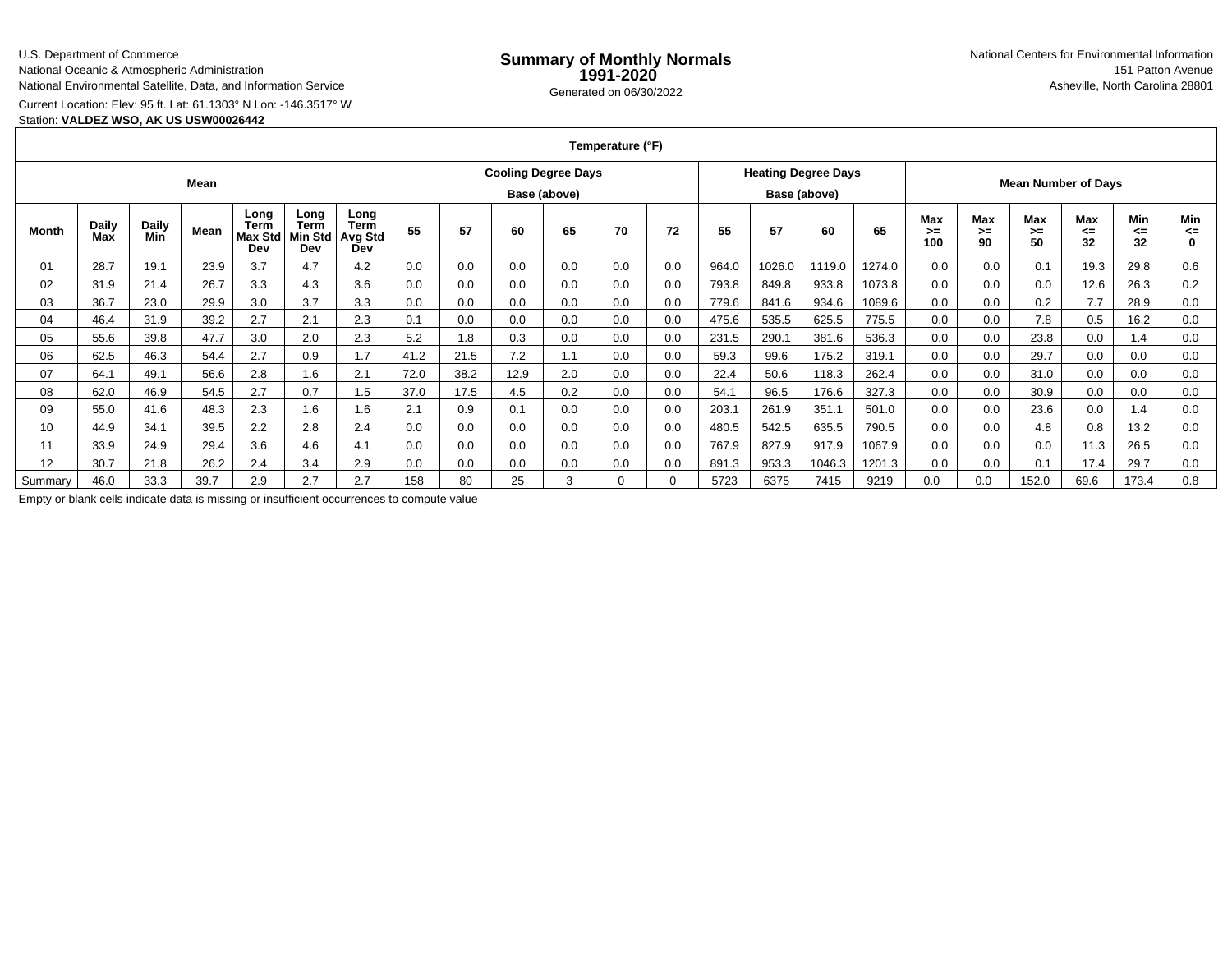U.S. Department of CommerceNational Oceanic & Atmospheric Administration

National Environmental Satellite, Data, and Information Service

e **Summary of Monthly Normals**<br> **1991-2020** 151 Patton Avenue **1991-2020** 1997-2020 e Generated on 06/30/2022 Asheville, North Carolina 28801 National Centers for Environmental Information151 Patton Avenue

Current Location: Elev: 95 ft. Lat: 61.1303° N Lon: -146.3517° W

Station: **VALDEZ WSO, AK US USW00026442**

# **Precipitation (in.)**

| 1.1     |               |           |           |                            |                                                                                                                        |                                                         |       |       |  |  |  |  |  |
|---------|---------------|-----------|-----------|----------------------------|------------------------------------------------------------------------------------------------------------------------|---------------------------------------------------------|-------|-------|--|--|--|--|--|
|         | <b>Totals</b> |           |           | <b>Mean Number of Days</b> | Precipitation Probabilities<br>Probability that precipitation will be<br>equal to or less than<br>the indicated amount |                                                         |       |       |  |  |  |  |  |
|         | <b>Means</b>  |           |           | <b>Daily Precipitation</b> |                                                                                                                        | <b>Monthly Precipitation<br/>vs. Probability Levels</b> |       |       |  |  |  |  |  |
| Month   | Mean          | $>= 0.01$ | $>= 0.10$ | $>= 0.50$                  | $>= 1.00$                                                                                                              | 0.25                                                    | 0.50  | 0.75  |  |  |  |  |  |
| 01      | 6.56          | 16.3      | 11.4      | 5.1                        | 1.5                                                                                                                    | 3.86                                                    | 5.55  | 9.42  |  |  |  |  |  |
| 02      | 5.92          | 15.3      | 10.5      | 3.6                        | 1.5                                                                                                                    | 2.88                                                    | 5.90  | 7.24  |  |  |  |  |  |
| 03      | 4.10          | 13.9      | 8.8       | 2.9                        | 0.7                                                                                                                    | 1.82                                                    | 3.86  | 5.25  |  |  |  |  |  |
| 04      | 3.37          | 14.3      | 8.2       | 2.0                        | 0.5                                                                                                                    | 2.31                                                    | 3.21  | 4.21  |  |  |  |  |  |
| 05      | 3.02          | 15.0      | 8.0       | 1.7                        | 0.5                                                                                                                    | 1.84                                                    | 2.30  | 3.55  |  |  |  |  |  |
| 06      | 2.44          | 13.8      | 6.4       | 1.3                        | 0.1                                                                                                                    | 1.65                                                    | 2.50  | 3.06  |  |  |  |  |  |
| 07      | 3.87          | 18.0      | 10.1      | 2.2                        | 0.3                                                                                                                    | 3.22                                                    | 3.87  | 4.45  |  |  |  |  |  |
| 08      | 7.00          | 18.4      | 12.3      | 4.8                        | 1.7                                                                                                                    | 4.03                                                    | 6.36  | 8.85  |  |  |  |  |  |
| 09      | 9.76          | 20.9      | 16.0      | 6.6                        | 2.8                                                                                                                    | 7.54                                                    | 9.17  | 11.04 |  |  |  |  |  |
| 10      | 7.98          | 19.3      | 14.0      | 5.4                        | 2.0                                                                                                                    | 4.81                                                    | 7.29  | 10.40 |  |  |  |  |  |
| 11      | 6.14          | 15.5      | 10.3      | 3.8                        | 1.6                                                                                                                    | 2.84                                                    | 5.44  | 9.13  |  |  |  |  |  |
| 12      | 7.74          | 17.3      | 12.4      | 4.6                        | 2.1                                                                                                                    | 4.54                                                    | 7.65  | 10.11 |  |  |  |  |  |
| Summary | 67.90         | 198.0     | 128.4     | 44.0                       | 15.3                                                                                                                   | 41.34                                                   | 63.10 | 86.71 |  |  |  |  |  |

Empty or blank cells indicate data is missing or insufficient occurrences to compute value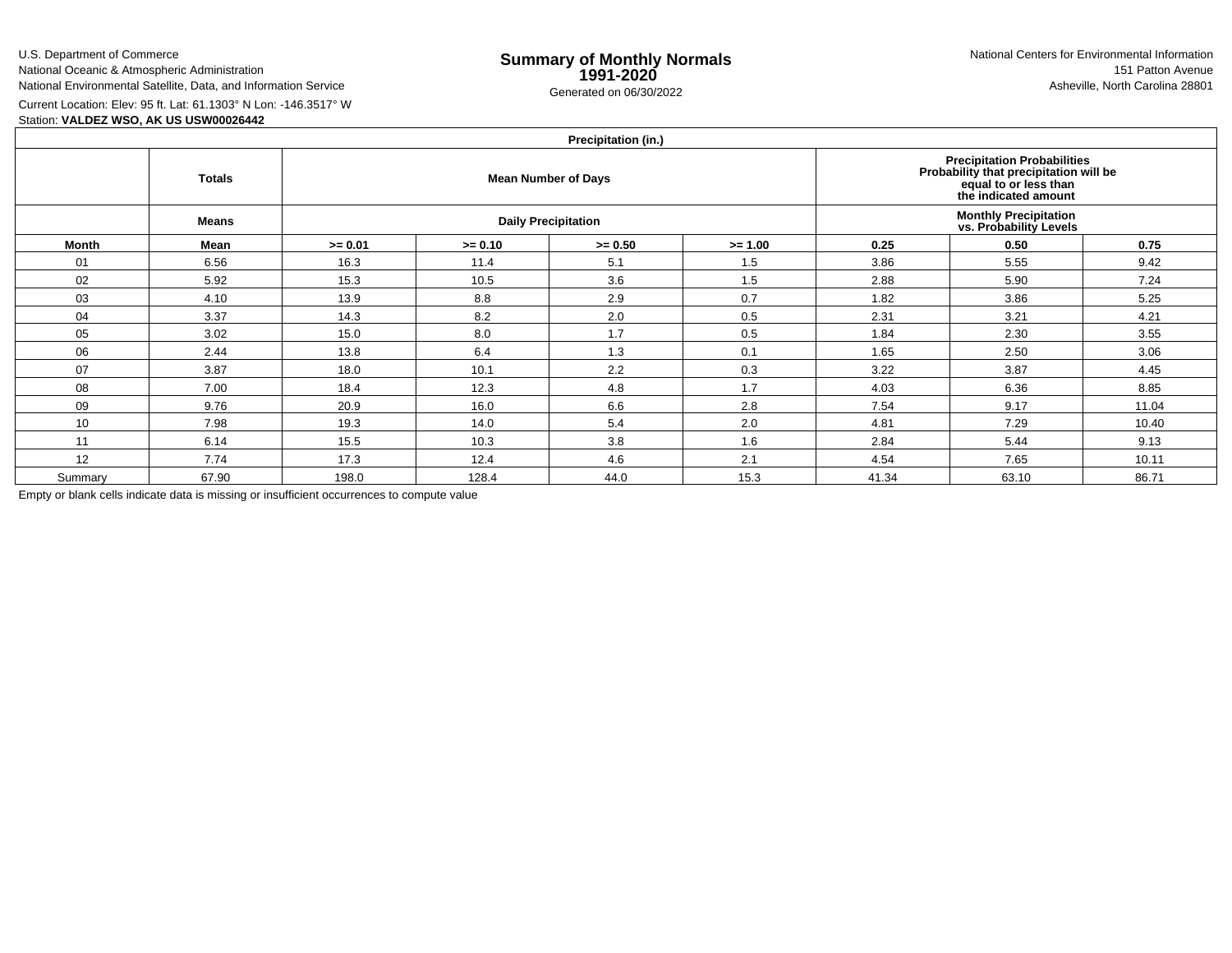# U.S. Department of Commerce

National Oceanic & Atmospheric AdministrationNational Environmental Satellite, Data, and Information Service

e **Summary of Monthly Normals**<br> **1991-2020** 151 Patton Avenue **1991-2020** 1997-2020 e Generated on 06/30/2022 Asheville, North Carolina 28801 National Centers for Environmental Information151 Patton Avenue

# Current Location: Elev: 95 ft. Lat: 61.1303° N Lon: -146.3517° W

Station: **VALDEZ WSO, AK US USW00026442**

# **Snow (in.)**

|         | <b>Totals</b>           | <b>Mean Number of Days</b> |      |      |      |       |       |       |                          |                                                                                                  |       | <b>Snow Probabilities</b><br>Probability that snow will be equal to<br>or less than the indicated amount |       |  |  |
|---------|-------------------------|----------------------------|------|------|------|-------|-------|-------|--------------------------|--------------------------------------------------------------------------------------------------|-------|----------------------------------------------------------------------------------------------------------|-------|--|--|
|         | Means                   | Snowfall >= Thresholds     |      |      |      |       |       |       | Snow Depth >= Thresholds | Monthly Snow vs. Probability Levels<br>Values derived from the<br>incomplete gamma distribution. |       |                                                                                                          |       |  |  |
| Month   | <b>Snowfall</b><br>Mean | 0.01                       | 1.0  | 3.0  | 5.00 | 10.00 |       | 3     | 5                        | 10                                                                                               | .25   | .50                                                                                                      | .75   |  |  |
| 01      | 66.60                   | 15.6                       | 11.0 | 7.0  | 5.1  | 2.3   | 31.0  | 29.7  | 29.7                     | 29.5                                                                                             | 45.70 | 65.40                                                                                                    | 86.10 |  |  |
| 02      | 63.40                   | 14.3                       | 9.8  | 6.7  | 4.1  | 1.7   | 28.5  | 28.4  | 28.4                     | 28.3                                                                                             | 39.00 | 56.40                                                                                                    | 85.50 |  |  |
| 03      | 45.80                   | 13.0                       | 8.7  | 4.8  | 3.1  | 1.3   | 31.0  | 31.0  | 31.0                     | 31.0                                                                                             | 25.10 | 39.70                                                                                                    | 61.70 |  |  |
| 04      | 22.30                   | 6.2                        | 3.7  | 1.9  | 1.3  | 0.4   | 27.3  | 26.7  | 26.3                     | 24.6                                                                                             | 5.20  | 20.60                                                                                                    | 33.30 |  |  |
| 05      | 3.40                    | 1.4                        | 0.8  | 0.3  | 0.2  | 0.1   | 4.3   | 3.9   | 3.3                      | 2.6                                                                                              | 0.00  | 0.00                                                                                                     | 2.00  |  |  |
| 06      | 0.00                    | 0.0                        | 0.0  | 0.0  | 0.0  | 0.0   | 0.0   | 0.0   | 0.0                      | 0.0                                                                                              | 0.00  | 0.00                                                                                                     | 0.00  |  |  |
| 07      | 0.00                    | 0.0                        | 0.0  | 0.0  | 0.0  | 0.0   | 0.0   | 0.0   | 0.0                      | 0.0                                                                                              | 0.00  | 0.00                                                                                                     | 0.00  |  |  |
| 08      | 0.00                    | 0.0                        | 0.0  | 0.0  | 0.0  | 0.0   | 0.0   | 0.0   | 0.0                      | 0.0                                                                                              | 0.00  | 0.00                                                                                                     | 0.00  |  |  |
| 09      | 0.70                    | 0.3                        | 0.1  | 0.1  | 0.0  | 0.0   | 0.1   | 0.0   | 0.0                      | 0.0                                                                                              | 0.00  | 0.00                                                                                                     | 0.00  |  |  |
| 10      | 9.10                    | 4.7                        | 2.5  | 1.0  | 0.3  | 0.1   | 3.2   | 1.2   | 0.4                      | 0.0                                                                                              | 1.60  | 5.00                                                                                                     | 10.90 |  |  |
| 11      | 43.50                   | 12.9                       | 8.3  | 4.9  | 3.3  | 0.9   | 22.7  | 19.1  | 16.5                     | 11.0                                                                                             | 19.70 | 39.90                                                                                                    | 67.30 |  |  |
| 12      | 70.50                   | 16.0                       | 11.3 | 7.4  | 5.1  | 1.9   | 29.6  | 28.2  | 26.6                     | 25.2                                                                                             | 42.30 | 68.40                                                                                                    | 93.20 |  |  |
| Summary | 325.3                   | 84.4                       | 56.2 | 34.1 | 22.5 | 8.7   | 177.7 | 168.2 | 162.2                    | 152.2                                                                                            | 178.6 | 295.4                                                                                                    | 440.0 |  |  |

Empty or blank cells indicate data is missing or insufficient occurrences to compute value